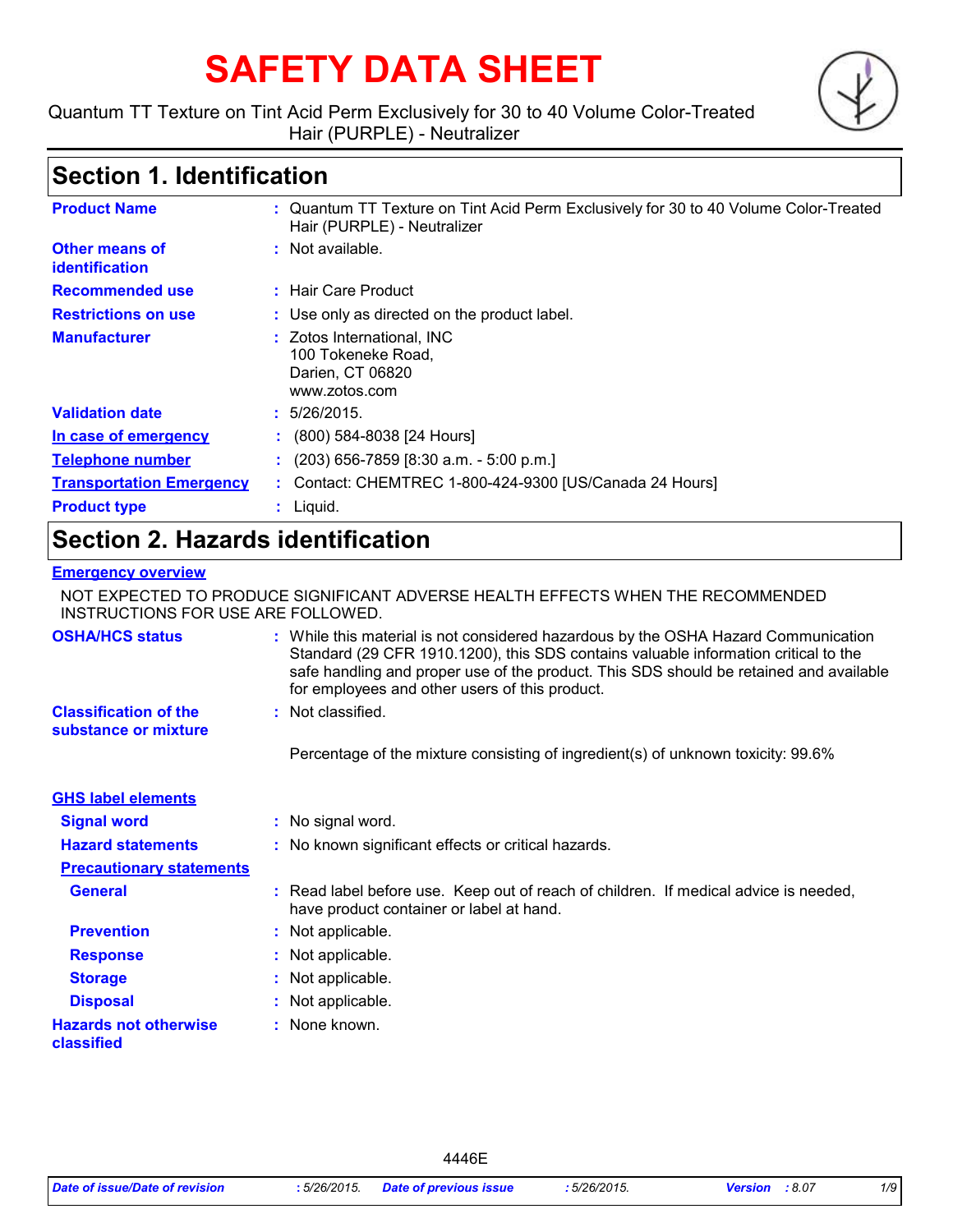## **Section 3. Composition/information on ingredients**

**Substance/mixture :**

```
: Mixture
```
**United States**

| <b>Name</b>       | 70   | <b>CAS number</b> |
|-------------------|------|-------------------|
| hydrogen peroxide | 2.18 | 7722-84-1         |

Any concentration shown as a range is to protect confidentiality or is due to batch variation.

**There are no additional ingredients present which, within the current knowledge of the supplier and in the concentrations applicable, are classified as hazardous to health or the environment and hence require reporting in this section.**

**Occupational exposure limits, if available, are listed in Section 8.**

## **Section 4. First aid measures**

| <b>Description of necessary first aid measures</b> |                                                                                                                                         |  |
|----------------------------------------------------|-----------------------------------------------------------------------------------------------------------------------------------------|--|
| <b>Eye contact</b>                                 | : Immediately flush eyes with running water for at least 15 minutes, keeping eyelids open.<br>Get medical attention if you feel unwell. |  |
| <b>Inhalation</b>                                  | : Remove victim to fresh air and keep at rest in a position comfortable for breathing. Get<br>medical attention if you feel unwell.     |  |
| <b>Skin contact</b>                                | : Wash the contaminated skin gently and thoroughly with running water and non-abrasive<br>soap.                                         |  |
| <b>Ingestion</b>                                   | : Call physician immediately.                                                                                                           |  |
|                                                    | <b>Indication of immediate medical attention and special treatment needed, if necessary</b>                                             |  |
| <b>Notes to physician</b>                          | : Treat symptomatically.                                                                                                                |  |
| <b>Specific treatments</b>                         | : No specific treatment.                                                                                                                |  |
| <b>Protection of first-aiders</b>                  | : Use suitable protective equipment (section 8).                                                                                        |  |

## **See toxicological information (Section 11)**

## **Section 5. Fire-fighting measures**

| <b>Extinguishing media</b>                               |                                                                                                                                                                                                     |
|----------------------------------------------------------|-----------------------------------------------------------------------------------------------------------------------------------------------------------------------------------------------------|
| <b>Suitable extinguishing</b><br>media                   | : Use an extinguishing agent suitable for the surrounding fire.                                                                                                                                     |
| <b>Unsuitable extinguishing</b><br>media                 | : None known.                                                                                                                                                                                       |
| <b>Specific hazards arising</b><br>from the chemical     | : In a fire or if heated, a pressure increase will occur and the container may burst.                                                                                                               |
| <b>Hazardous thermal</b><br>decomposition products       | Decomposition products may include the following materials:<br>carbon dioxide<br>carbon monoxide<br>nitrogen oxides<br>halogenated compounds                                                        |
| <b>Special protective actions</b><br>for fire-fighters   | : Promptly isolate the scene by removing all persons from the vicinity of the incident if<br>there is a fire. No action shall be taken involving any personal risk or without suitable<br>training. |
| <b>Special protective</b><br>equipment for fire-fighters | Fire-fighters should wear appropriate protective equipment and self-contained breathing<br>apparatus (SCBA) with a full face-piece operated in positive pressure mode.                              |
|                                                          |                                                                                                                                                                                                     |

|                                |              | 446F                          |           |                          |     |
|--------------------------------|--------------|-------------------------------|-----------|--------------------------|-----|
| Date of issue/Date of revision | : 5/26/2015. | <b>Date of previous issue</b> | 5/26/2015 | : 8.07<br><b>Version</b> | 2/9 |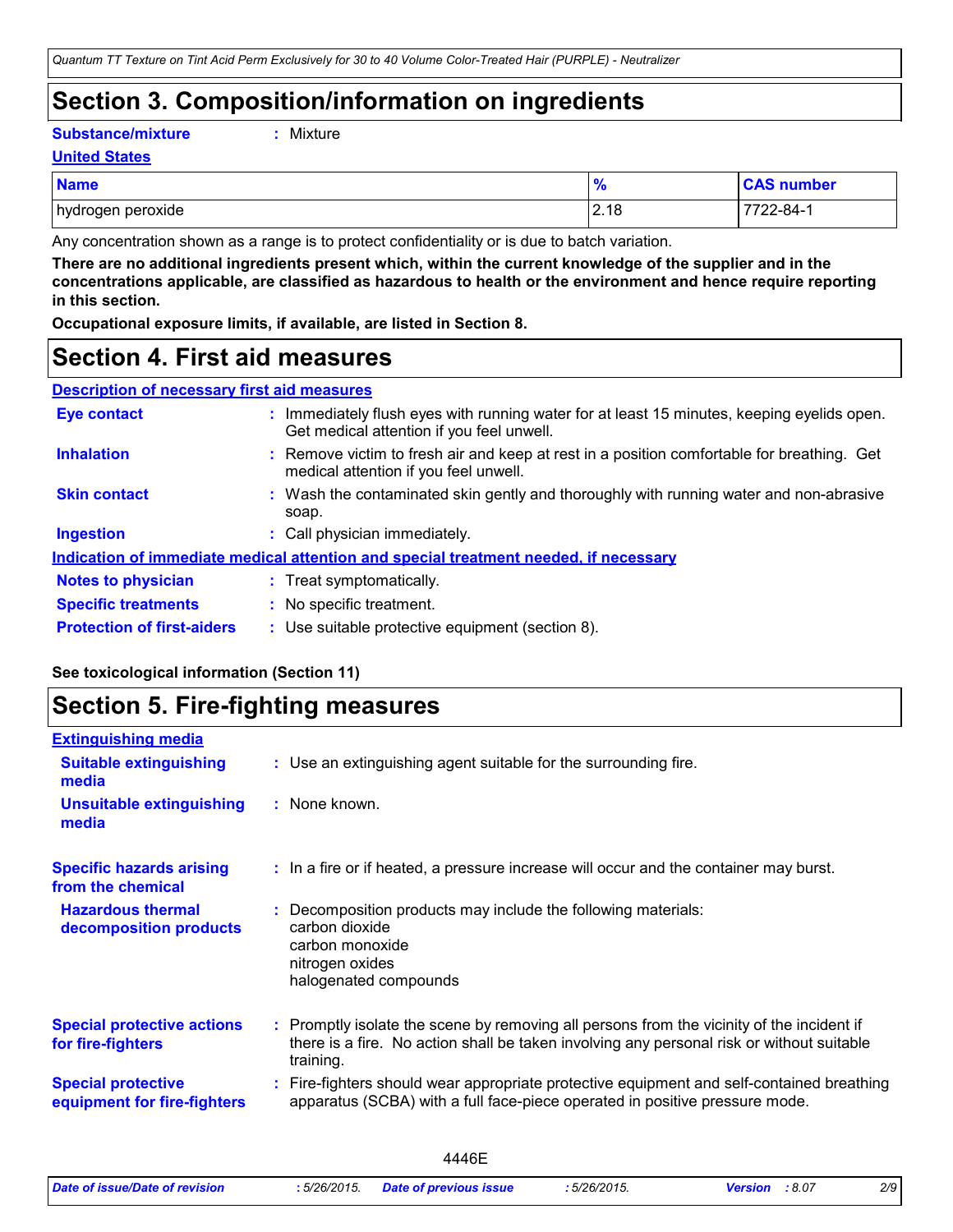## **Section 6. Accidental release measures**

|                                                              | <b>Personal precautions, protective equipment and emergency procedures</b>                                                                                                                                                                                                                                                                    |
|--------------------------------------------------------------|-----------------------------------------------------------------------------------------------------------------------------------------------------------------------------------------------------------------------------------------------------------------------------------------------------------------------------------------------|
| For non-emergency<br>personnel                               | : No action shall be taken involving any personal risk or without suitable training.<br>Evacuate surrounding areas. Keep unnecessary and unprotected personnel from<br>entering. Do not touch or walk through spilled material. Put on appropriate personal<br>protective equipment.                                                          |
|                                                              | For emergency responders : If specialised clothing is required to deal with the spillage, take note of any information<br>in Section 8 on suitable and unsuitable materials. See also the information in "For non-<br>emergency personnel".                                                                                                   |
| <b>Environmental precautions</b>                             | : Avoid dispersal of spilled material and runoff and contact with soil, waterways, drains<br>and sewers. Inform the relevant authorities if the product has caused environmental<br>pollution (sewers, waterways, soil or air).                                                                                                               |
| <b>Methods and materials for containment and cleaning up</b> |                                                                                                                                                                                                                                                                                                                                               |
| <b>Small spill</b>                                           | : Stop leak if without risk. Dilute with water and mop up if water-soluble.                                                                                                                                                                                                                                                                   |
| Large spill                                                  | : Stop leak if without risk. Contain and collect spillage with non-combustible, absorbent<br>material e.g. sand, earth, vermiculite or diatomaceous earth and place in container for<br>disposal according to local regulations (see Section 13). Note: see Section 1 for<br>emergency contact information and Section 13 for waste disposal. |

## **Section 7. Handling and storage**

### **Precautions for safe handling**

| <b>Protective measures</b>                                                | : Put on appropriate personal protective equipment (see Section 8).                                                                                                                                                                                                                |
|---------------------------------------------------------------------------|------------------------------------------------------------------------------------------------------------------------------------------------------------------------------------------------------------------------------------------------------------------------------------|
| <b>Advice on general</b><br>occupational hygiene                          | : Eating, drinking and smoking should be prohibited in areas where this material is<br>handled, stored and processed. Remove contaminated clothing and protective<br>equipment before entering eating areas. See also Section 8 for additional information<br>on hygiene measures. |
| <b>Conditions for safe storage,</b><br>including any<br>incompatibilities | Store in accordance with local regulations. Store in original container protected from<br>direct sunlight in a dry, cool and well-ventilated area, away from incompatible materials<br>(see Section 10) and food and drink.                                                        |

## **Section 8. Exposure controls/personal protection**

## **United States**

### **Control parameters**

## **Occupational exposure limits**

| <b>Ingredient name</b> | <b>Exposure limits</b>                                                                                                                                                                                                                                 |
|------------------------|--------------------------------------------------------------------------------------------------------------------------------------------------------------------------------------------------------------------------------------------------------|
| hydrogen peroxide      | <b>ACGIH TLV (United States, 4/2014).</b><br>TWA: 1 ppm 8 hours.<br>TWA: 1.4 mg/m <sup>3</sup> 8 hours.<br>OSHA PEL 1989 (United States, 3/1989).<br>TWA: 1 ppm 8 hours.<br>TWA: 1.4 mg/m <sup>3</sup> 8 hours.<br>NIOSH REL (United States, 10/2013). |
|                        | TWA: 1 ppm 10 hours.<br>TWA: 1.4 mg/m <sup>3</sup> 10 hours.<br>OSHA PEL (United States, 2/2013).<br>TWA: 1 ppm 8 hours.<br>TWA: $1.4 \text{ mg/m}^3$ 8 hours.                                                                                         |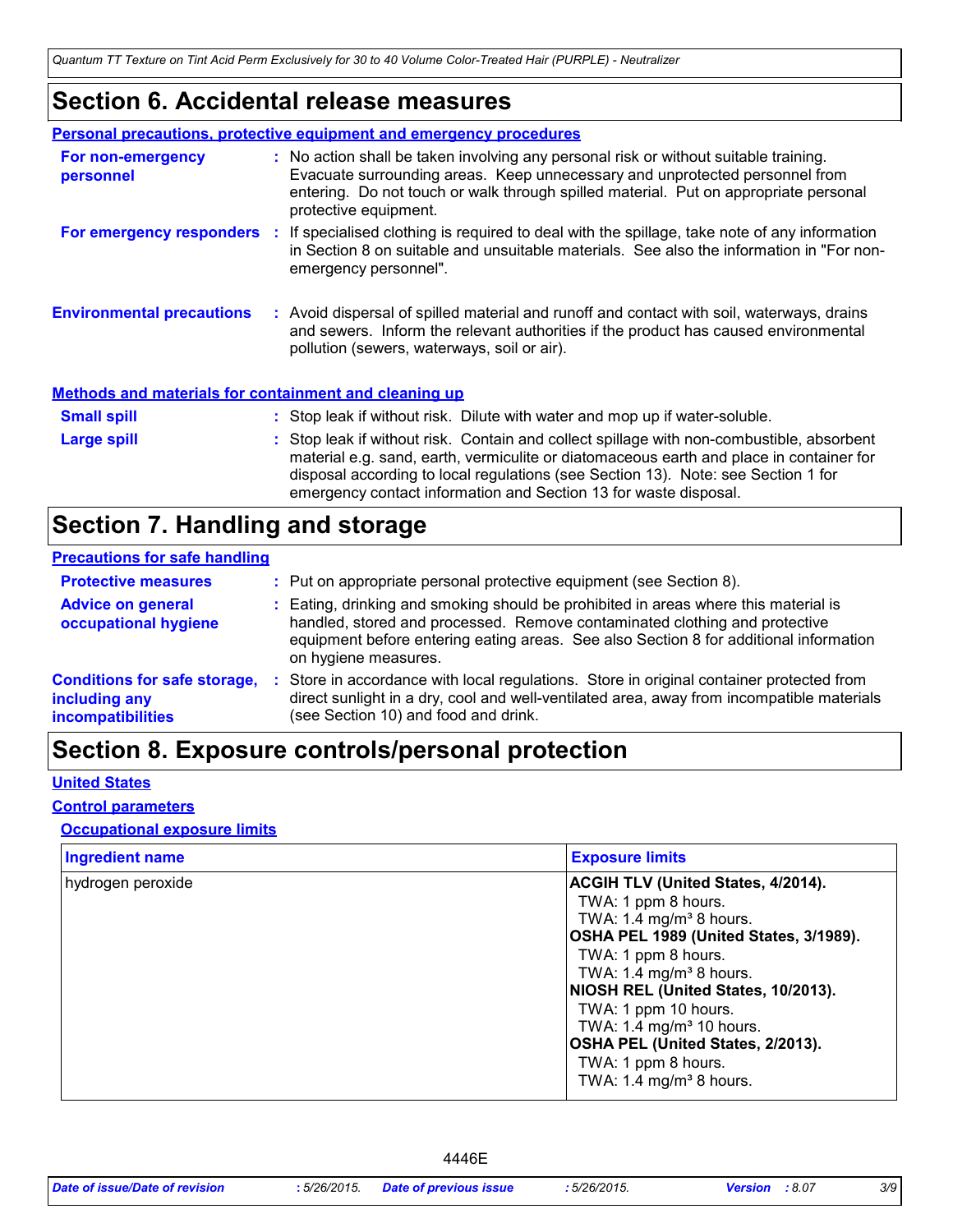## **Section 8. Exposure controls/personal protection**

| <b>Appropriate engineering</b>                   | : Good general ventilation should be sufficient to control worker exposure to airborne                                                                                                                                                                                                                                          |
|--------------------------------------------------|---------------------------------------------------------------------------------------------------------------------------------------------------------------------------------------------------------------------------------------------------------------------------------------------------------------------------------|
| <b>controls</b>                                  | contaminants.                                                                                                                                                                                                                                                                                                                   |
| <b>Environmental exposure</b><br><b>controls</b> | : Emissions from ventilation or work process equipment should be checked to ensure<br>they comply with the requirements of environmental protection legislation. In some<br>cases, fume scrubbers, filters or engineering modifications to the process equipment<br>will be necessary to reduce emissions to acceptable levels. |

| <b>Individual protection measures</b> |                                                                                                                                                                                                                                                                                                                            |
|---------------------------------------|----------------------------------------------------------------------------------------------------------------------------------------------------------------------------------------------------------------------------------------------------------------------------------------------------------------------------|
|                                       |                                                                                                                                                                                                                                                                                                                            |
|                                       | : When using do not eat, drink or smoke.                                                                                                                                                                                                                                                                                   |
|                                       | : None.                                                                                                                                                                                                                                                                                                                    |
|                                       |                                                                                                                                                                                                                                                                                                                            |
|                                       | : None.                                                                                                                                                                                                                                                                                                                    |
|                                       | : Wear suitable protective clothing.                                                                                                                                                                                                                                                                                       |
|                                       | Appropriate footwear and any additional skin protection measures should be selected<br>based on the task being performed and the risks involved and should be approved by a<br>specialist before handling this product.                                                                                                    |
|                                       | : Appropriate footwear and any additional skin protection measures should be selected<br>based on the task being performed and the risks involved and should be approved by a<br>specialist before handling this product.                                                                                                  |
|                                       | : Use a properly fitted, air-purifying or air-fed respirator complying with an approved<br>standard if a risk assessment indicates this is necessary. Respirator selection must be<br>based on known or anticipated exposure levels, the hazards of the product and the safe<br>working limits of the selected respirator. |
|                                       |                                                                                                                                                                                                                                                                                                                            |

**Consult local authorities for acceptable exposure limits.**

## **Section 9. Physical and chemical properties**

| <b>Appearance</b>       |                               |
|-------------------------|-------------------------------|
| <b>Physical state</b>   | : Liquid. [Viscous liquid.]   |
| <b>Color</b>            | : Off-white.                  |
| <b>Odor</b>             | $:$ Fragrant.                 |
| pH                      | : 3 to 4                      |
| <b>Boiling point</b>    | : >100°C (>212°F)             |
| <b>Flash point</b>      | : Closed cup: Not applicable. |
| <b>Relative density</b> | $: 1.004$ to 1.01             |

## **Section 10. Stability and reactivity**

| <b>Reactivity</b>                            | : No specific test data related to reactivity available for this product or its ingredients. |
|----------------------------------------------|----------------------------------------------------------------------------------------------|
| <b>Chemical stability</b>                    | : The product is stable.                                                                     |
| <b>Possibility of hazardous</b><br>reactions | : Under normal conditions of storage and use, hazardous reactions will not occur.            |
| <b>Conditions to avoid</b>                   | : No specific data.                                                                          |
| <b>Incompatible materials</b>                | : No specific data.                                                                          |
|                                              | 4446E                                                                                        |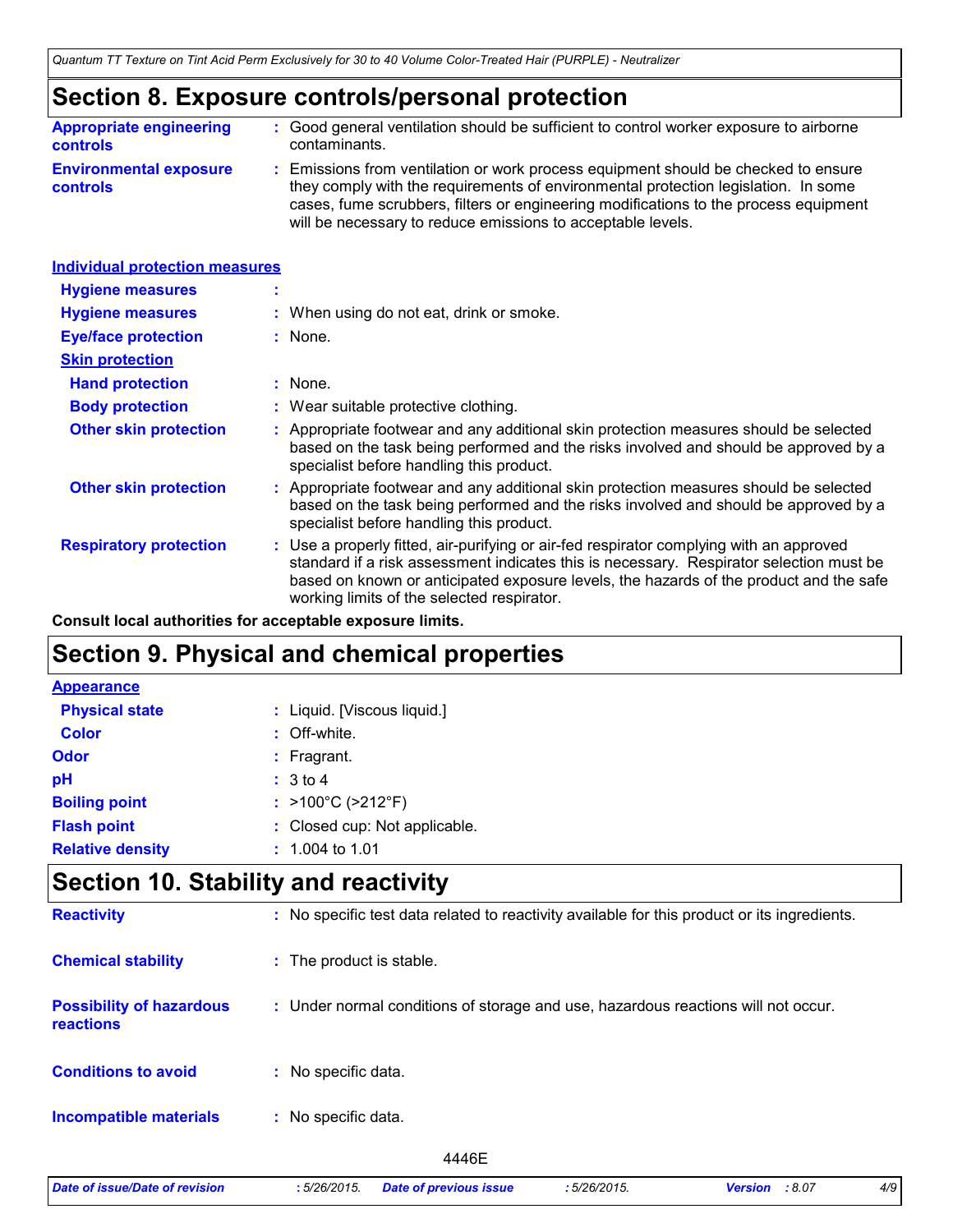## **Section 10. Stability and reactivity**

**Hazardous decomposition products**

Under normal conditions of storage and use, hazardous decomposition products should **:** not be produced.

## **Section 11. Toxicological information**

### **United States**

**Information on toxicological effects**

### **Acute toxicity**

Not available.

### **Irritation/Corrosion**

| <b>Product/ingredient name</b> | <b>Result</b>          | <b>Species</b> | <b>Score</b> | <b>Exposure</b> | ∣Observation∶ |
|--------------------------------|------------------------|----------------|--------------|-----------------|---------------|
| hydrogen peroxide              | Eyes - Severe irritant | Rabbit         |              | milligrams      |               |

## **Sensitization**

Not available.

### **Mutagenicity**

Not available.

### **Carcinogenicity**

Not available.

## **Classification**

| <b>Product/ingredient name OSHA</b> |   | <b>IARC</b> | <b>NTP</b> |
|-------------------------------------|---|-------------|------------|
| hydrogen peroxide                   | - |             |            |

### **Reproductive toxicity**

Not available.

### **Teratogenicity**

Not available.

### **Specific target organ toxicity (single exposure)**

Not available.

## **Specific target organ toxicity (repeated exposure)**

Not available.

### **Aspiration hazard**

Not available.

#### **Information on the likely routes of exposure :** Not available.

| <b>Potential acute health effects</b> |                                                                                                                     |
|---------------------------------------|---------------------------------------------------------------------------------------------------------------------|
| <b>Eye contact</b>                    | : No known significant effects or critical hazards.                                                                 |
| <b>Inhalation</b>                     | Exposure to decomposition products may cause a health hazard. Serious effects may<br>be delayed following exposure. |
| <b>Skin contact</b>                   | : No known significant effects or critical hazards.                                                                 |
| <b>Ingestion</b>                      | : No known significant effects or critical hazards.                                                                 |
|                                       | <b>Symptoms related to the physical, chemical and toxicological characteristics</b>                                 |
| <b>Eye contact</b>                    | : No specific data.                                                                                                 |
| <b>Inhalation</b>                     | No specific data.                                                                                                   |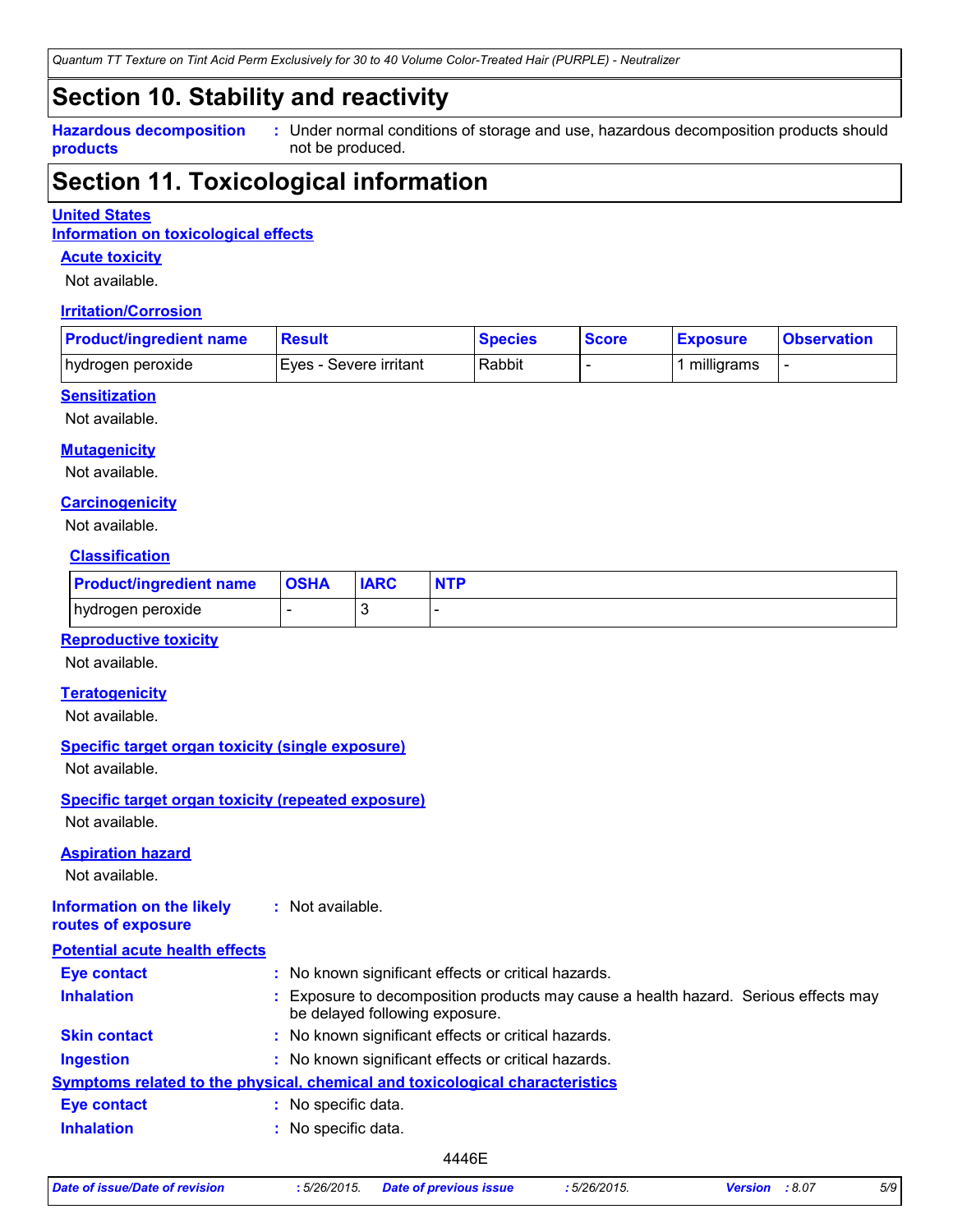## **Section 11. Toxicological information**

| <b>Skin contact</b>                               | : No specific data.                                                                      |  |  |  |  |  |
|---------------------------------------------------|------------------------------------------------------------------------------------------|--|--|--|--|--|
| <b>Ingestion</b>                                  | : No specific data.                                                                      |  |  |  |  |  |
|                                                   | Delayed and immediate effects and also chronic effects from short and long term exposure |  |  |  |  |  |
| <b>Short term exposure</b>                        |                                                                                          |  |  |  |  |  |
| <b>Potential immediate</b><br>effects             | : Not available.                                                                         |  |  |  |  |  |
| <b>Potential delayed effects</b>                  | : Not available.                                                                         |  |  |  |  |  |
| <b>Long term exposure</b>                         |                                                                                          |  |  |  |  |  |
| <b>Potential immediate</b><br>effects             | : Not available.                                                                         |  |  |  |  |  |
| <b>Potential delayed effects : Not available.</b> |                                                                                          |  |  |  |  |  |
| <b>Potential chronic health effects</b>           |                                                                                          |  |  |  |  |  |
| Not available.                                    |                                                                                          |  |  |  |  |  |
| <b>General</b>                                    | : No known significant effects or critical hazards.                                      |  |  |  |  |  |
| <b>Carcinogenicity</b>                            | : No known significant effects or critical hazards.                                      |  |  |  |  |  |
| <b>Mutagenicity</b>                               | : No known significant effects or critical hazards.                                      |  |  |  |  |  |
| <b>Teratogenicity</b>                             | : No known significant effects or critical hazards.                                      |  |  |  |  |  |
| <b>Developmental effects</b>                      | : No known significant effects or critical hazards.                                      |  |  |  |  |  |
| <b>Fertility effects</b>                          | : No known significant effects or critical hazards.                                      |  |  |  |  |  |
| <b>Numerical measures of toxicity</b>             |                                                                                          |  |  |  |  |  |
| <b>Acute toxicity estimates</b>                   |                                                                                          |  |  |  |  |  |
| Not available.                                    |                                                                                          |  |  |  |  |  |

## **Section 12. Ecological information**

## **United States**

## **Toxicity**

| <b>Product/ingredient name</b> | <b>Result</b>                      | <b>Species</b>                                               | <b>Exposure</b> |
|--------------------------------|------------------------------------|--------------------------------------------------------------|-----------------|
| hydrogen peroxide              | Acute EC50 1.2 mg/l Marine water   | Algae - Dunaliella tertiolecta -<br>Exponential growth phase | 72 hours        |
|                                | Acute EC50 5.38 mg/l Fresh water   | Algae - Pseudokirchneriella<br>subcapitata                   | 96 hours        |
|                                | Acute EC50 2320 µg/l Fresh water   | Daphnia - Daphnia magna -<br>Neonate                         | 48 hours        |
|                                | Acute LC50 93 ppm Fresh water      | Fish - Oncorhynchus mykiss                                   | 96 hours        |
|                                | Chronic NOEC 989.7 ppm Fresh water | Fish - Oncorhynchus<br>Itshawytscha - Egg                    | 43 days         |

## **Persistence and degradability**

Not available.

## **Bioaccumulative potential**

| <b>Product/ingredient name</b>                           | $LogP_{ow}$                                         | <b>BCF</b> | <b>Potential</b> |  |  |  |
|----------------------------------------------------------|-----------------------------------------------------|------------|------------------|--|--|--|
| hydrogen peroxide                                        | $-1.36$                                             |            | low              |  |  |  |
| <b>Mobility in soil</b><br><b>Soil/water partition</b>   | : Not available.                                    |            |                  |  |  |  |
| <b>coefficient (Koc)</b><br><b>Other adverse effects</b> | : No known significant effects or critical hazards. |            |                  |  |  |  |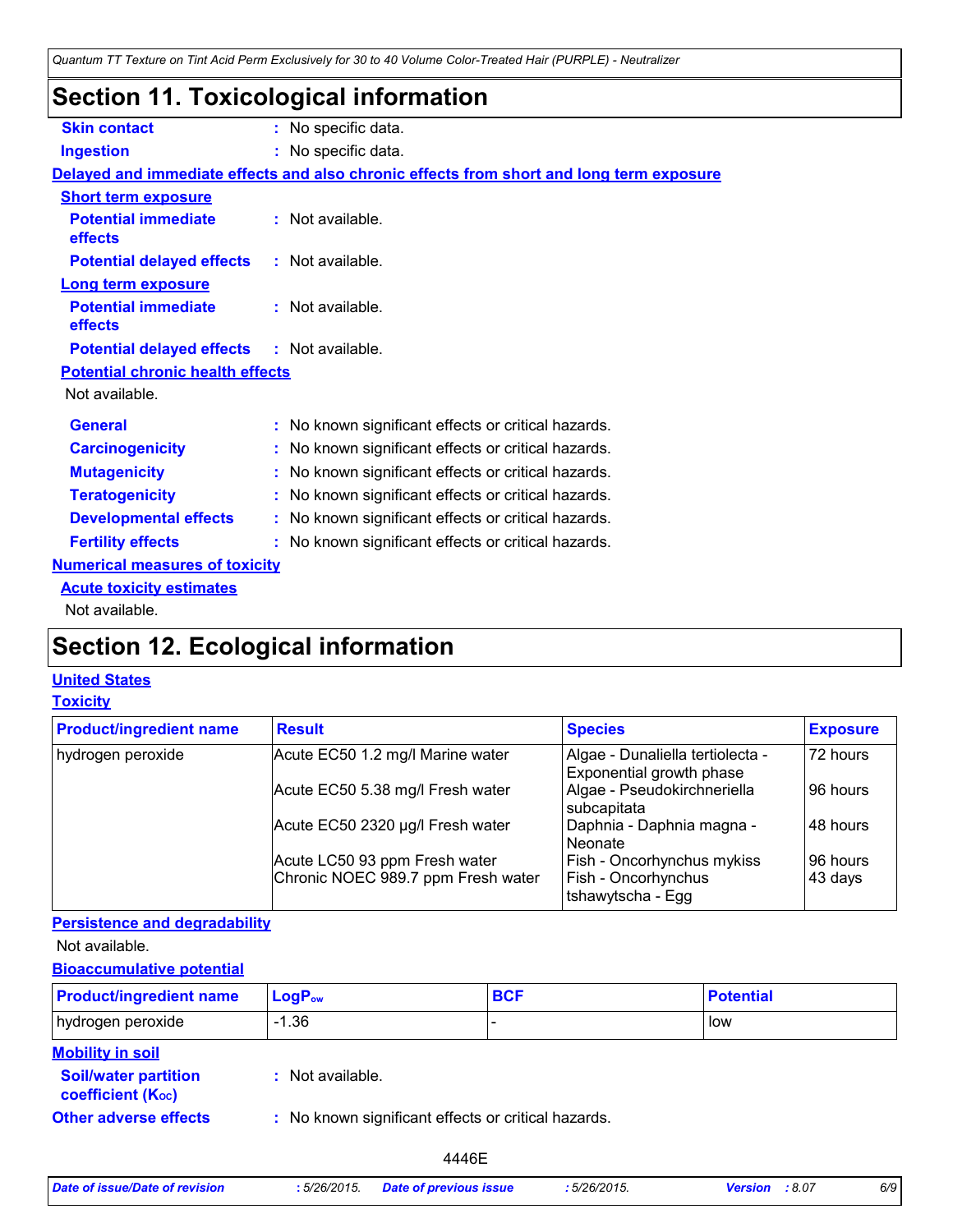## **Section 13. Disposal considerations**

### **Disposal methods :**

Disposal of this product, solutions and any by-products should at all times comply with the requirements of environmental protection and waste disposal legislation and any regional local authority requirements.

## **Section 14. Transport information**

| <b>Regulatory</b><br>information       | <b>UN number</b>         | <b>Proper shipping name</b> | <b>Classes</b> | PG*                      | Label | <b>Additional</b><br><b>information</b> |
|----------------------------------------|--------------------------|-----------------------------|----------------|--------------------------|-------|-----------------------------------------|
| <b>DOT Classification</b>              | <b>Not</b><br>regulated. |                             |                | $\overline{\phantom{0}}$ |       |                                         |
| <b>TDG Classification</b>              | <b>Not</b><br>regulated. |                             |                | -                        |       |                                         |
| <b>Mexico</b><br><b>Classification</b> | Not<br>regulated.        |                             |                | -                        |       |                                         |
| <b>ADR/RID Class</b>                   | <b>Not</b><br>regulated. |                             |                | -                        |       |                                         |
| <b>IMDG Class</b>                      | Not<br>regulated.        |                             |                | -                        |       |                                         |
| <b>IATA-DGR Class</b>                  | Not<br>regulated.        |                             |                | -                        |       |                                         |

PG\* : Packing group

## **Section 15. Regulatory information**

| <b>U.S. Federal regulations</b>                                                   | $:$ TSCA 8(a) PAIR: decamethyltetrasiloxane; 2-benzylideneheptanal; 2-(4-tert-butylbenzyl)<br>propionaldehyde; α-hexylcinnamaldehyde |
|-----------------------------------------------------------------------------------|--------------------------------------------------------------------------------------------------------------------------------------|
|                                                                                   | TSCA 8(a) CDR Exempt/Partial exemption: Not determined                                                                               |
|                                                                                   | United States inventory (TSCA 8b): Not determined.                                                                                   |
|                                                                                   | Clean Water Act (CWA) 311: Phosphoric acid, solution                                                                                 |
| <b>Clean Air Act Section 112</b><br>(b) Hazardous Air<br><b>Pollutants (HAPS)</b> | : Not listed                                                                                                                         |
| <b>Clean Air Act Section 602</b><br><b>Class I Substances</b>                     | : Not listed                                                                                                                         |
| <b>Clean Air Act Section 602</b><br><b>Class II Substances</b>                    | : Not listed                                                                                                                         |
| <b>DEA List I Chemicals</b><br>(Precursor Chemicals)                              | : Not listed                                                                                                                         |
| <b>DEA List II Chemicals</b><br><b>(Essential Chemicals)</b>                      | : Not listed                                                                                                                         |
| <b>SARA 302/304</b>                                                               |                                                                                                                                      |
| <b>Composition/information on ingredients</b>                                     |                                                                                                                                      |

|                   |               |                  | <b>SARA 302 TPQ</b> |           | <b>SARA 304 RQ</b> |           |
|-------------------|---------------|------------------|---------------------|-----------|--------------------|-----------|
| <b>Name</b>       | $\frac{9}{6}$ | <b>EHS</b> (lbs) |                     | (gallons) | (lbs)              | (gallons) |
| hydrogen peroxide | 2.18          | Yes.             | 1000                | 106.1     | 1000               | 106.1     |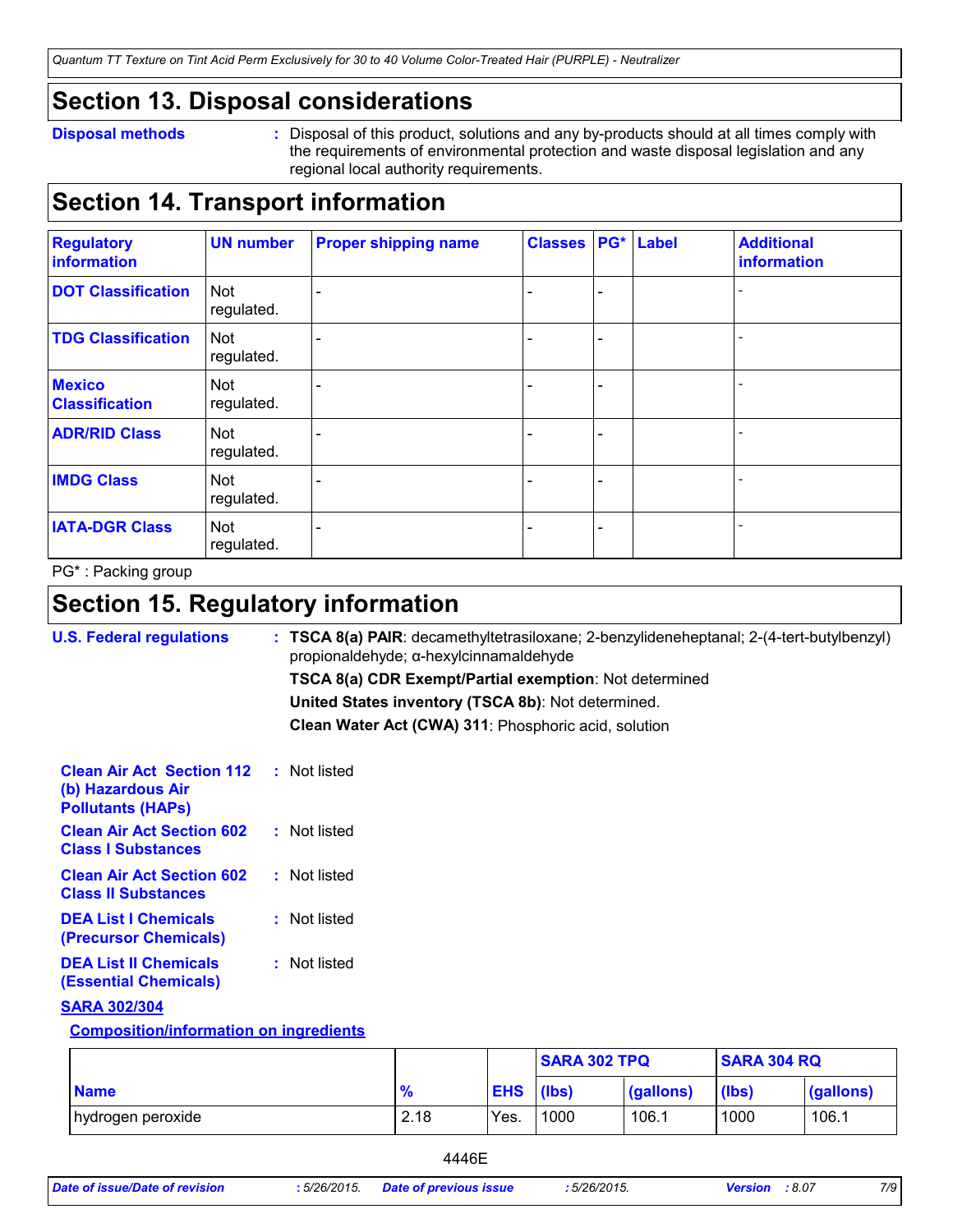## **Section 15. Regulatory information**

**SARA 304 RQ :** 45861 lbs / 20820.9 kg [3437.7 gal / 13013.1 L]

## **SARA 311/312**

**Classification :** Not applicable.

### **Composition/information on ingredients**

| <b>Name</b>         | $\frac{9}{6}$ | <b>Fire</b>     | <b>Sudden</b><br><b>hazard</b> release of<br><b>pressure</b> | <b>Reactive</b> | <b>Immediate</b><br>(acute)<br>health<br>hazard | <b>Delayed</b><br>(chronic)<br>health<br>hazard |
|---------------------|---------------|-----------------|--------------------------------------------------------------|-----------------|-------------------------------------------------|-------------------------------------------------|
| I hydrogen peroxide | 2.18          | IN <sub>o</sub> | No.                                                          | INo.            | Yes.                                            | No.                                             |

### **Massachusetts : State regulations**

The following components are listed: HYDROGEN PEROXIDE

- 
- **New York :** The following components are listed: Hydrogen peroxide
- **New Jersey :** The following components are listed: HYDROGEN PEROXIDE
- 
- **Pennsylvania :** None of the components are listed.

## **California Prop. 65**

CALIFORNIA PROPOSITION 65: The following statement is made in order to comply with the California Safe Drinking Water and Toxic Enforcement Act of 1986. This product is not known to the State of California to cause cancer.

## Not available.

### **International regulations**

**Chemical Weapon Convention List Schedules I, II & III Chemicals**

Not listed.

### **Montreal Protocol (Annexes A, B, C, E)**

Not listed.

### **Stockholm Convention on Persistent Organic Pollutants**

Not listed.

## **Rotterdam Convention on Prior Inform Consent (PIC)**

Not listed.

### **UNECE Aarhus Protocol on POPs and Heavy Metals**

Not listed.

### **Canada**

| <b>WHMIS (Canada)</b>        | : Not controlled under WHMIS (Canada). |
|------------------------------|----------------------------------------|
| <b>Canadian lists</b>        |                                        |
| <b>Canadian NPRI</b>         | : None of the components are listed.   |
| <b>CEPA Toxic substances</b> | : None of the components are listed.   |
| <b>Canada inventory</b>      | : Not determined.                      |

**This product has been classified in accordance with the hazard criteria of the Controlled Products Regulations and the MSDS contains all the information required by the Controlled Products Regulations.**

## **Mexico**

**Classification :**